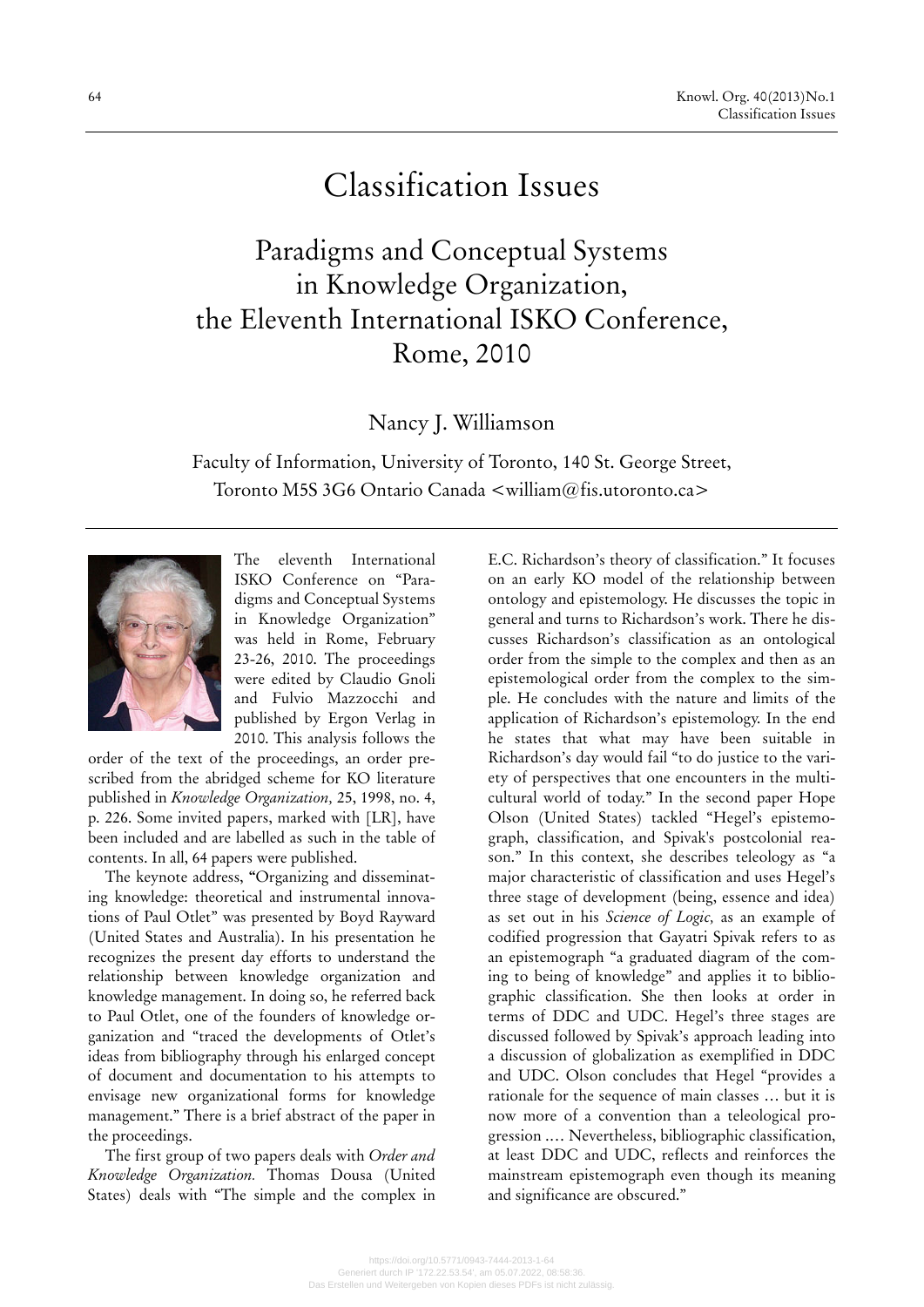Four papers were presented on the topic of *Conceptology in Knowledge Organization.* Alfred Gerstenkorn (Germany) discussed "Entities and quiddities" He is concerned the binarity of concepts and their connection with two kinds of cenceptualization—the ontological and epistemological points of view. He introduces the topic of binarity, and compares some concept models. Finally, he proposes a chosen concept model. In his conclusion he states that "the binary conceptualization seems to be an operable transdisciplinary approach which facilitates the communication of KO, especially concerning paradigms and conceptual systems." Further application needs to be done before its usefulness can be proven. Birger Hjørland (Denmark) addressed "Concepts, paradigms and knowledge organization." He begins with the generally accepted agreement that concepts should be the building blocks of knowledge organization systems. This view is held by Dahlberg and many others but some researchers disagree. Hjørland sets out his understanding of concept theory with its four ideals—empiricism, rationalism, historicism and pragmatism. With this basis he proceeds with a discussion of the "criticism of concepts as units." In particular he examines the suggestion that "ontologies should not be based on concepts, but rather on universals and particulars which exist in reality and are captured in scientific laws" and on the idea that a concept is a "sign." The nature of the topic is very complex. In his conclusion Hjørland states that "it would seem very problematic not to inform users about different opinions at play. To accept 'concepts' as units in KO by implication means to accept the theory-laden nature of KO and recognize that specific KOSs are supporting specific views about the knowledge being organized." Agnes Hajdu Barat (Hungary) looked at conceptology "From paradigms of cognition and perception to phenomenon." Her paper explores the possibities of perception and cognition in the field of knowledge organization from an epistemological point of view. She is attempting to reveal some examples of new elements in the theory and practice of knowledge organization and to emphasize the necessary connection to human perception, phenomena and content dimensions. In doing so, she studies the epistemological questions, summarizes the knowledge from different sciences according to perception, phenomena and influences and makes a case for cognitivism in knowledge organization systems." She concludes that "there needs to be comprehensive rethinking of knowledge and information along new and completely different lines." In the final paper in this group, Charles van den Heuvel (Netherlands) and Richard Smiraglia (United States) discussed "Concepts as particles: metaphors for the universe of knowledge." They use the metaphor of the particle to accumulate the components of a theory of knowledge that underlies the science of knowledge organization. They outline the concepts of the universe, identify the central role of the concepts and the intertwining roles of works, instantiations and documents. This research takes a different approach in that it demonstrates a semantics that is based on structure and related forces between components rather than on content. It permits the development of mechanisms for linking related entities with so far undiscovered similarities. "The paper is an attempt to outline the central role of concepts in the knowledge universe, and the intertwining roles of works, instantiations and documents." They begin with an analysis of Paul Otlet's views of the universe of knowledge through his work in the development of UDC and follow with some later efforts on the subject. Finally, they describe their own explorations. Eventually, they hope "to demonstrate a semantics that is based on the structure of knowledge rather than on the content of documents."

The section dealing with concepts in general is followed by three sets of papers dealing with concepts in particular subject disciplines. On *Mathematics in Knowledge Organization* there was one paper by Ágota Fóris (Hungary) who examined "Change of paradigm in terminology: new method in knowledge organization." The goal of the author is "to describe the application in terminology as a scale-free network model … used in the fields of natural sciences and information technology." In the research, the author used network theory as the basis, examined and interpreted the historic development of knowledge storage and knowledge transfer. The general laws of network theory are discussed, as are the properties of a scalefree network. This leads into a description of language networks and the model of the terminological network created in the research. The author has produced a model in which "each of the three aspects of terminological approach, the cognitive, linguistic and the communication components each form a scale-free network and combining these three networks … it is possible to model the process of communication." Two papers address *Psychology and Knowledge Organization.* A paper by José Antonio Frais Montoya (Spain) entitled "Postmodernism, constructivism and knowledge organization: applications of repertory grid to knowledge construction and representation" was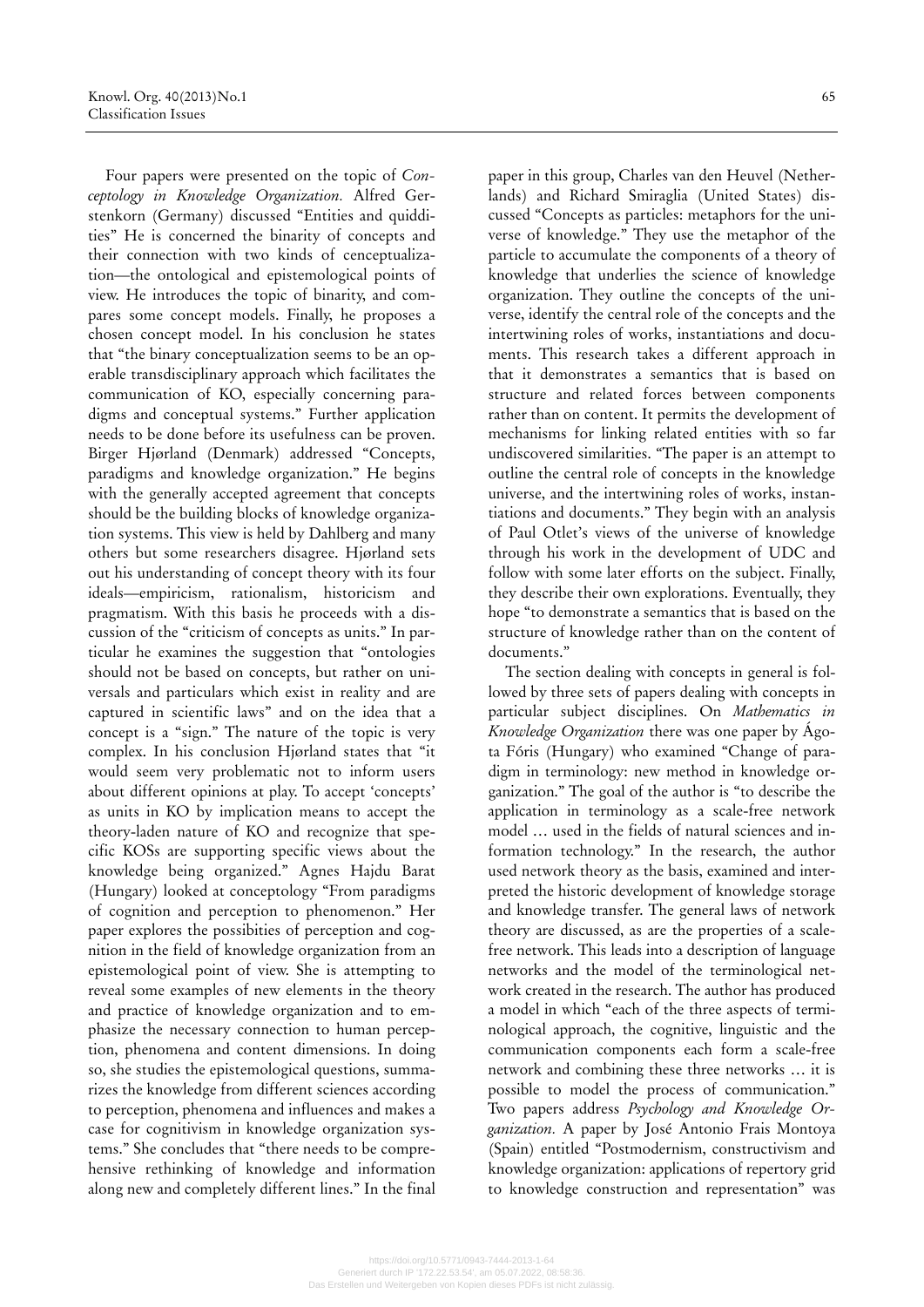not available at the time of printing. The second paper under this topic was "Perception, knowledge organization and noetic affective social tagging" by Richard Smiraglia (United States). The author points out that "studying perception and its role in the identification of concepts is critical for the advancement of KO." The purpose of the research is to advance our understanding of the role of perception in knowledge organization systems. Our present understanding of perception in KO is explained, as is its place in social tagging. Noesis, which is rooted in the *ego* is defined and noetic tagging is presented as a methodology.

At the broader disciplinary level *Science and Knowledge Organization,* four papers were presented. Rick Szostak (Canada) examined "Universal and domain specific classifications from an interdisciplinary perspective." His starting point is an exchange of views on the nature of classification between the author and Birger Hjorland which was published in the *Journal of Documentation* in 2008. Specifically there were two views—1) the view that urges the development of a superior universal classification, and 2) the view that concepts are ambiguous and it is best to classify documents only broadly in domains. These opposing views have long been known. It is possible that these views could be complementary rather than substitutes. This paper examines the possibility of their complementarity. The author first sets out the key arguments regarding both feasibility and desirability of pursuing the two types classification. The second section looks at the strengths and weakness of the two types. Then the author reviews theoretical and practical reason for the two types to be complementary. Finally, he discusses the ways and means the two methods might be set up to be used in a complementary fashion. He closes by list of five questions that might be used in setting up such a system.

In the second paper, Thomas Dousa (United States) asks "Whither pragmatism in knowledge organization?" Specifically the author is concerned with "classical pragmatism (cp) neopragmatism (np) as KO metatheories." Up to now, the two theories have appeared virtually indistinguishable in their philosophical differences. His research appears to have found that this is still virtually true. In the third paper Joliza Chagas Fernandes and Nair Yumiko Kobashi (Brazil) considered "The complexity challenge: a contribution to the epistemological reflection regarding information science." For purposes of a better understanding, this paper studies or reflects on the epistemology of information science. The authors first define epistemology and science, then identify the elements of the

reflection and report on the expected results. In the final presentation of this section Maria López-Huertas and Maria José Lópes-Pérez (Spain) examined the "Epistemological dynamics in scientific domains and their influence in knowledge organization." They begin with the premise that socio-cultural context can affect the theoretical and epistemological development of a scientific domain. In doing so, it may affect not only a robust, consistent theoretical framework but also good practice. Knowledge organization systems should be concerned with this and avoid creating epistemological biases. This paper takes two domains—psychiatry and information science to demonstrate this situation. In their conclusion the authors state that "LIS and KO should look for research methodologies capable of producing integrated knowledge … KO and KOS designers should explore in a reflexive way the impact of external circumstances on the knowledge domain that will be represented and organized, trying to identify the bias that such a domain might have."

Three papers discussed *Problems in Knowledge Organization.* Sergey Zherebchevsky (United States) addresses "Formalism in knowledge organization" using a thematic analysis of the ISKO proceedings. The purpose of the study was "to improve theoretical comprehension of the domain of KO by investigating the presence of formalism and the amount of attention it receives in the field of KO as compared with the attention and efforts invested in addressing theoretical concerns." Two sets of six terms taken from an article by Elaine Svenonius in 2000 (citation not given) were used in the experiment. One set of terms were identified as Intellectual/Theoretical terms and the other as Methodological/Formalistic terms. ISKO 10 proceeding were then used to determine the number of terms of each type were used. More of the terms (61.56%) of the intellectual/theoretical type were retrieved than the methodological/formalistic type (34.44%). The finer details of the results are discussed in full. The author suggests a similar test should be tried on other KO data and comparison could be made on data in other disiciplines, e.g. cognitive psychology. Luciano de Souza Gracioso (Brazil) presented a paper on the "Pragmatic approach to virtual information action from Wittgenstein." The author is concerned with the fact that "information science is concerned with human actions" while "today, a large part of information action is configured in the virtual technological plane." He begins with a description of the repositioning of the subject and the use of language in a virtual field, followed by a discus-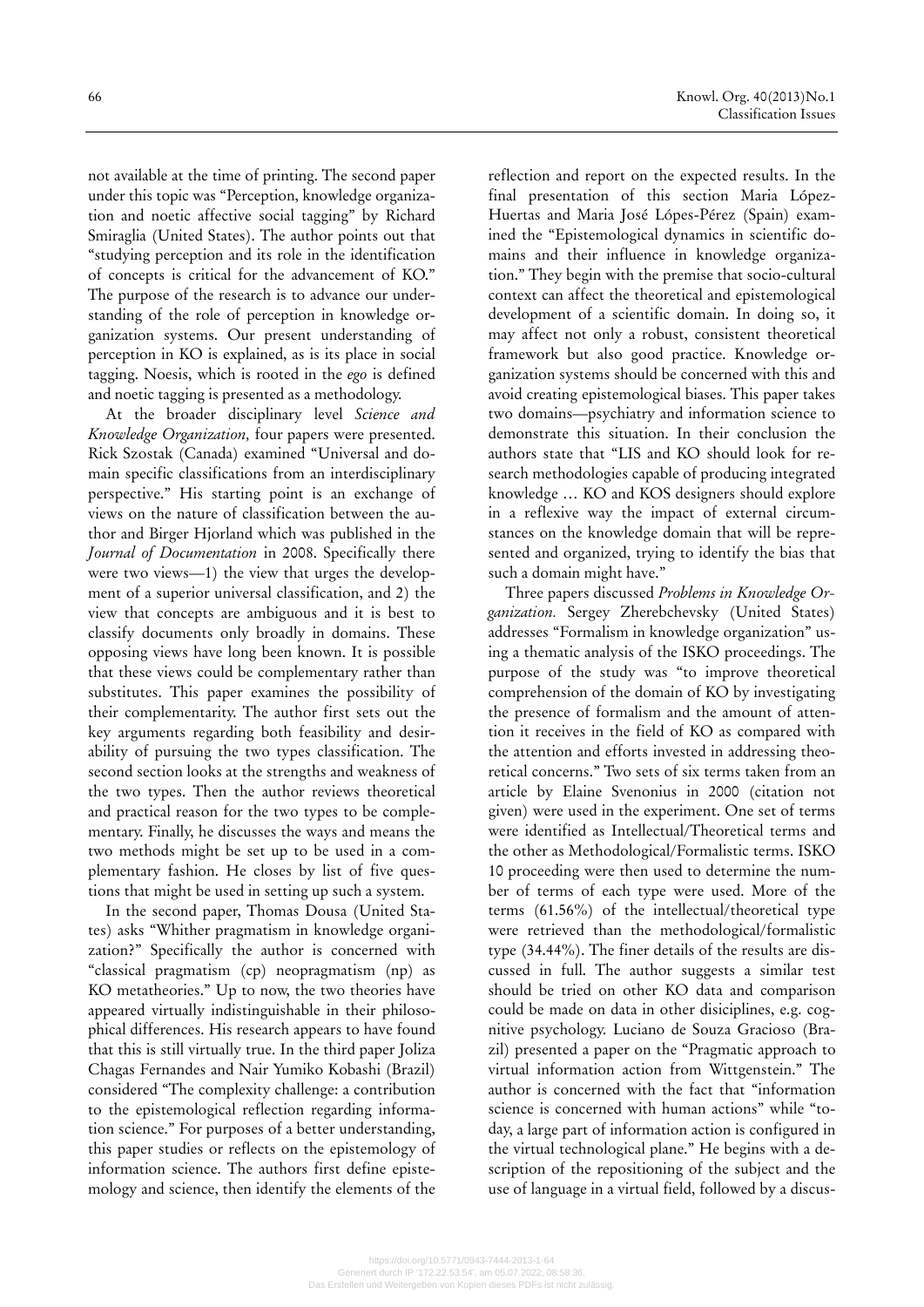sion of the philosophy of language, and the proposals of Wittgenstein. While the investigation did not lead to the use of the proposal as an application in information science, it has provided direction for further research. In the third and final, paper in this category Fidelia Ibekwe-SanJuan and Erik SanJuan (France) examined the output of "Knowledge organization research in last two decades: 1988-2008." The authors apply an automatic system to records of publication in knowledge organization over two decades. The data came from journal articles in the KO field available from the Web of Science database (WoS). Motivation for the study and data collection are described. Methodology for term extraction and term clustering is given. Previous research on this topic was examined, The trends identified in the study were located automatically without human effort and the authors plan further more intense research. Cluster maps are included with the article.

The topic *Knowledge Organization Systems: General Questions* includes seven papers focusing on a number of subtopics, including: faceting, categories, ontologies, integration and genres. Renato Sousa (Brazil), Douglas Tudhope (Wales) and Mauricio Barcellos Almeida (Brazil) gave a presentation entitled "The KOS spectra: a tentative typology of knowledge organization systems." The purpose of the paper is "to discuss why and how the KOS's should be tentatively classified on a new basis, aiming to shed some light to the discussion." Representation and knowledge organization systems are discussed, a taxonomy is drawn up and illustrated in a diagram of "KOS's by type." The question, what to evaluate? is addressed and the evaluation dimensions or spectra is illustrated. As a result of the research, the authors found that "we are far from having a consensus on KOS taxonomies and the related terminology." This paper is seen as a step in the evolving discussion, "presenting some of the most important aspects to be taken into account when evaluation and choosing a specific KOS." Further research will publish a full model as a high level ontology. The next four papers by Gnoli, Scognamiglio, Poli and Kameas were invited and originally given at a workshop on levels of reality as a KO paradigm The paper presented by Claudio Gnoli (Italy) was entitled "Levels, types, facets: three structural principles for KO." The three major principles involved in the structure of knowledge organization are identified and discussed. Then they are considered as to how "they interact with each other, working as substructures that determine the macro-structure of a KOS." In what order should they be combined? (e.g. types, then levels? Facets, then type; Levels, then facets; etc.). Six possible orders for interaction are examined. It was found that types is the most classical principle while facets, studied and applied later, can be seen as another classical principle. Levels were acknowledged even later, by studies of the CRG. Levels interact as an implicit principle and their interaction with the other principles "is believed to be a useful contribution to the development of a more complete theory of KO." Carlo Scognamiglio (Italy) prepared a paper entitled "Strata and top categories for an ontologically oriented classification." It addressed communication between ontological research and knowledge organization. This paper has as its theme "the something" (the matter) of classification. It begins with discussion of the debate on the alternative between the classification of documents and the classification of entities. The author shows how every kind of rigorous classification must be supported by an ontology. An example of the ontological approach is a theory of levels of reality. In turn, the author states that a theory of levels needs a set of general categories common for all levels. In this paper the exploration of top categories uses a combination of the critical ontology elaborated by Nicolai Hartmann and some notions from General Systems Theory. The paper by Robert Poli offered "Domain theory: a preliminary proposal.**"** The author states that domain theory can be built both on a theory of levels of reality and the theory of wholes. To test this approach he uses biology as a test domain. The domain is analyzed and core entities and facets are identified. Four types of domains were located. Two of the types (domain in general and sub-domain or facet frames*)* are analyzed. The other two types will be described in later papers. In conclusion, he advances the hypothesis "that the structure of the top levels is different for each of the four types of domain." This reinforces the importance of distinguishing the various domain types. A fourth invited paper, entitled "Ontologies in adaptive systems supporting every human activity" by Achilles Kameas (Greece) was not available at the time of printing. The last paper under this topic is "An integrative approach to the design of knowledge organization**"** systems presented by Melanie Feinberg (United States). "It presents a design process that negotiates between the communicative goals of an author, the information needs of an audience, and the structure of existing subject literature." Her design process is a theoretical model of the six primary activities that take place in the development of a research project as follows: 1) Envisioning:

persona and scenario development or the identifica-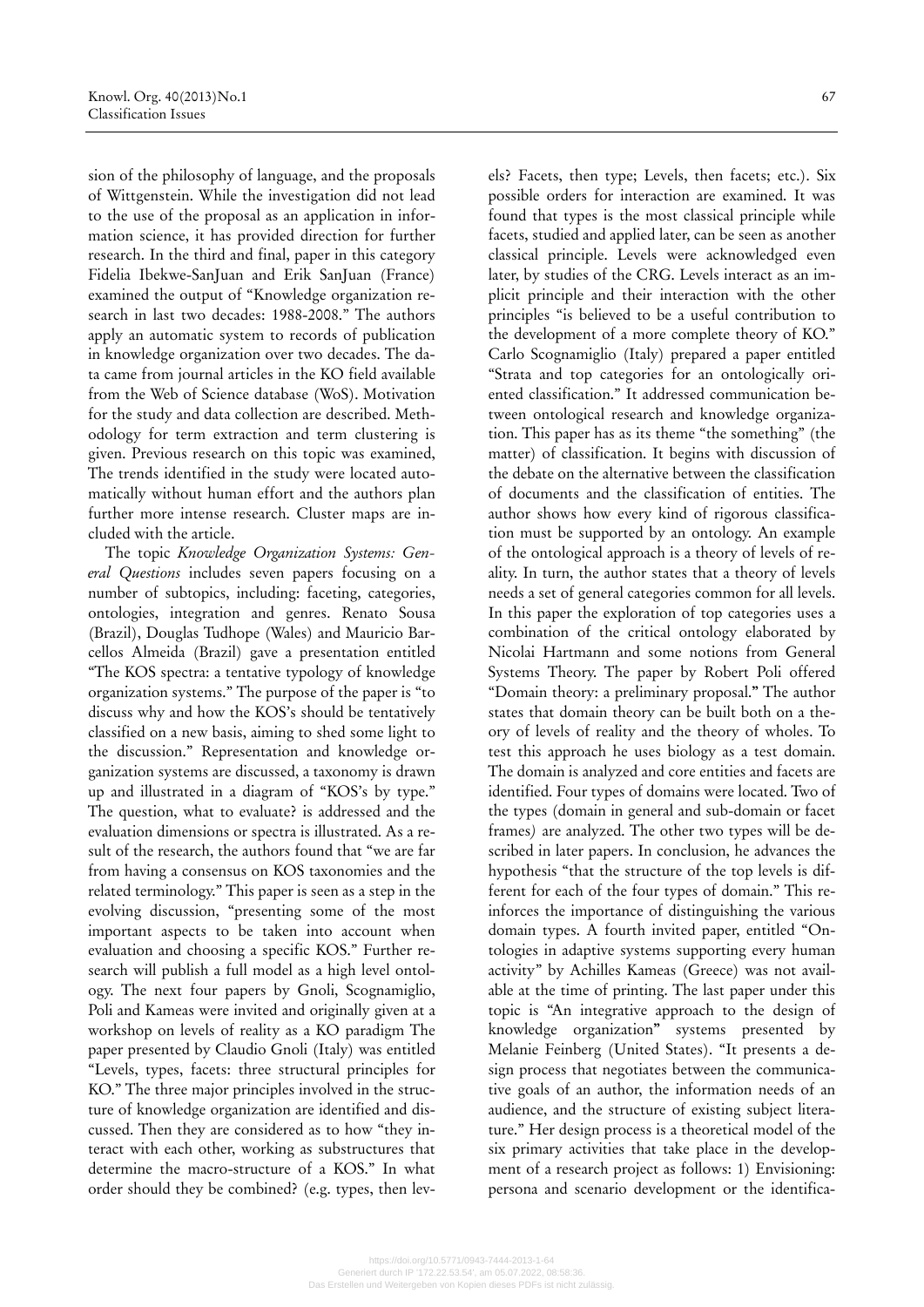tion of the target audience for the product of the research being involved in research; 2) Strategizing: making a plan to achieve the nacent vision*,* or a scenario for identifying the research problem presented in a brief; 3) A learning process in which the designer surveys the subject literature and compiles a source book of concepts to use as raw material to be used in the strategy and in which changes in strategy may take place; 4) Sketching, a process in which categories are sketched out, definitions developed and potential hierarchical and associative relationships created; 5) Revisiting, refining and reflecting until the interconnection of the documents which represent the user experience occurs; and, 6) Finally, analysis and critique in preparation for further implementation. She concludes with a diagram showing the interrelationships of the six steps showing how " the design process is neither linear nor circular … while all activities are independent they may be occurring simultaneously, and knowledge gained in one activity may necessitate revisiting. In the final paper of this section Amelia Abreu (United States) presented a papers entitled "Medium cool: Genres, attitudes and affect." "Cool" is used as a metaphor to examine the role that affect and social context play in the design and use of knowledge organization systems. The author provides a theoretical basis for her study, considers how knowledge organization might produce affect and how it may be used for further study. Finally, she considers the value "cool" may have as a commodity in the larger economy of information.

Another popular area of interest was *Knowledge Organization Systems Structure and Elements, Facet Analysis.* Five papers were presented in this category. Uta Priss and John Old (Scotland) gave a paper on "Concept neighbourhoods in knowledge organization systems.**"** They began by considering previous research on the topic. A brief overview describes the FCA technologies for concept neighbourhoods and neighbourhood lattices and its application using the electronic version of *Roget's Thesaurus* It was logical that the application might also be used with other lexical databases such as WordNet and Wikipedia. The paper describes further research using the application and the word "sleep" from Roget to create and illustrate its use with all three databases. "An on-line interface for exploring *Roget's Thesaurus* in this manner is available at www.roget.org." A similar interface for WordNet will be available at the same site in the near future. An interface for Wikipedia is more difficult because of its size. Rebecca Green and Michael Panzer (United States) discussed "The ontological character of classes in the *Dewey Decimal Classification*.**"** The ontological relationships among topics and classes in *DDC* are examined through a case study. The paper begins with a description of the nature of *DDC* classes as neighborhoods. This identifies implications for the ontological representation of the system and for operations on that representation. The association of topics with classes is examined and the development of neighborhoods is explored. The description of a neighborhood was achieved by expressing classtopic relationships as OWL class axioms. In concluding the experiment, the authors state that there is conflict with the possibility of a *DDC* ontology but they believe that the construction of an ontological model that *reuses* a certain level of knowledge in the *DDC* is feasible. In a paper entitled "Semantic interoperability and retrieval paradigms**,"** Felix Boteram, Winfried Gödert and Jessica Hubrich (Germany) "present a new approach to understanding how indexing strategies, models for interoperability and retrieval paradigms interact" and how it can be used to support semantic navigation in information retrieval systems. A comprehensive interoperability model is presented. Clarification of characteristics and structural qualities are required to implement semantic interoperability on various levels. Some of these levels are introduced and discussed. The concept "theatre" is illustrated and discussed. In the fourth paper in this group entitled "Finding Bliss on the Web" Vanda Broughton (United Kingdom) used the *Bliss Bibliographic Classification,* second edition (BC2) to address "some problems of representing faceted terminologies in digital environments." Bliss, the only example of a fully faceted general classification is maintained and managed in electronic format but the format is not suitable for use in a public interface. What are the problems of achieving such a format? Broughton describes the coding used in BC2, some work done in converting the schedules to a thesaurus format and problems found in vocabulary control. Some degree of manual editing is required and the system cannot yet deal with many of the associative terms. Some of the coding added manually should be incorporated into the mark-up language. The role of encoding is described and various encoding systems such as EXML (Extensible faceted mark-up language), SKOS (Simple Knowledge Organization System) and TEL (Text encoding initative) are considered for representation "of the concepts, their functional roles and the relationships between them. "Integrating these aspects in a coherent and interchangeable manner appears to be achievable but the most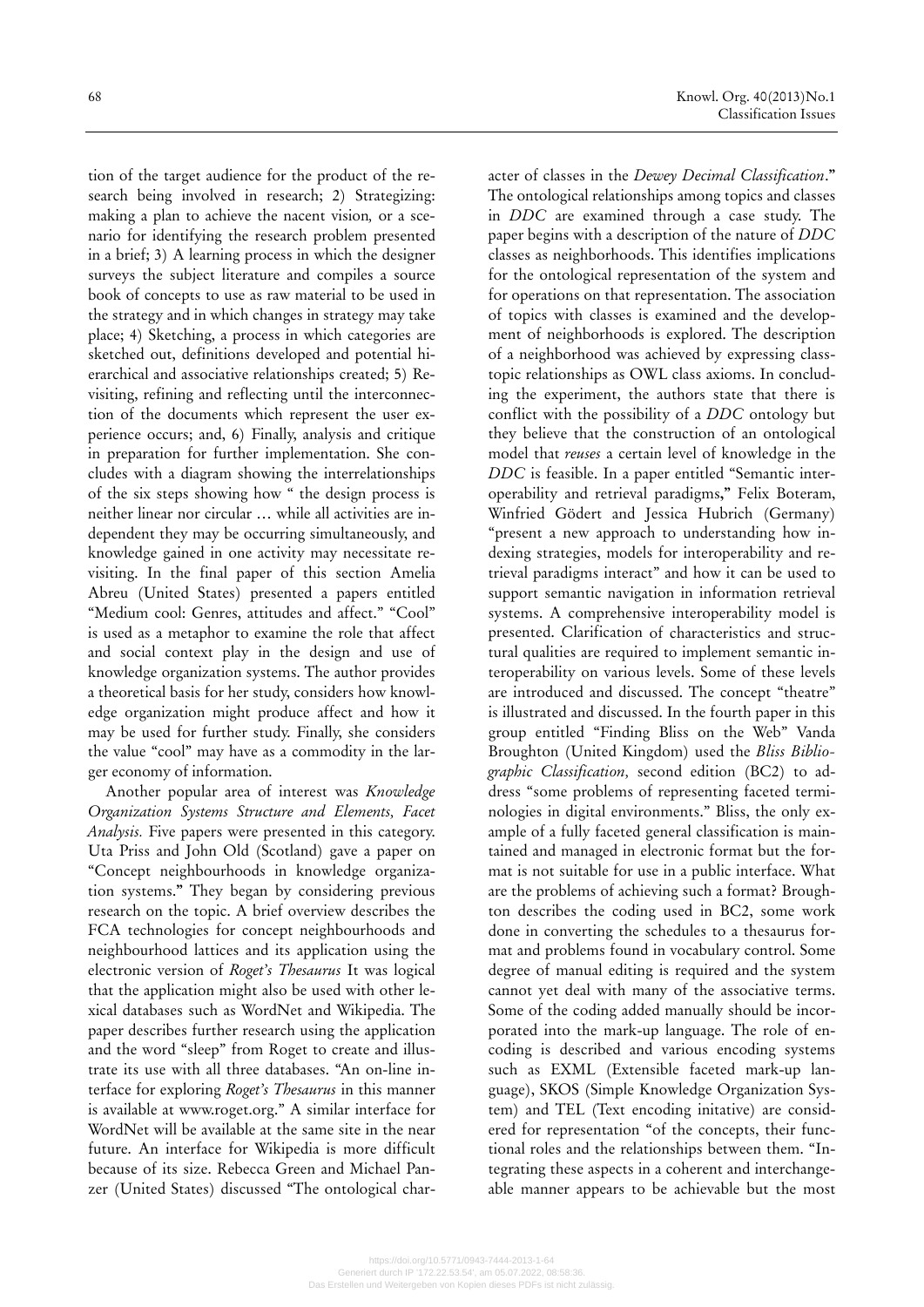appropriate system is as yet unclear" In the final paper in the session, Kathryn La Barre (United States) in a paper entitled "Facets, search and discovery in next generation catalogs: informing the future by revisiting past understanding" describes a project entitled "Folktales, Facets and FRBR" funded by a grant from OCLC/ALISE. The paper begins with a description of the North American encounters with Ranganathan and faceted classification theory through the years 1950 to 1969. This is followed by the contemporary understanding of facets in North American applications and examines faceted search and navigation in six next generation catalogues which provide such interfaces as guided discovery, mobile browsing and social networking—search refinements which have been called facets. A sample of 200 catalogues was selected and the search term 'folktales' was used. A variety of types of facets were located (e.g. subject/ topic, format, location, call number, genre, etc.). Faculty members were interviewed about their searches and six categories of information tasks identified including exploring, creating, synthesizing, studying, collecting, and searching. Additional facets were found in the interviews. Some, but not all, of the facets were found in existing bibliographic records. Greater understanding of user information tasks is needed. Facet analysis should precede system design. "This paper highlights the ways in which the heritage of facets and facet analysis may continue to inform research and development and spark a dialogue between system designers and facet theorists, thereby enhancing future access and discovery systems."

In the session on *Knowledge Organization Systems Construction* three papers were presented. Two of papers deal with specialized subject areas – gold and neurosurgery. Elena Cardillo, et al. (Italy) presented a paper entitled "GoldThes a faceted thesaurus for goldsmith handcraftsmanship in a regional context." The authors present the construction of a very specialized thesaurus for a very precise subject area. Their intention is to demonstrate how classifying and organizing information into multi-dimensional hierarchies makes it more accessible than using a single taxonomy, that is a unique hierarchical dimension." The paper first sets up the background, citing *AAT* (*Art & Architecture thesaurus*) as an example of the type of thesaurus required for their own particular approach. The project is carried out in two macrophases—the creation of a knowledge base and the construction of the thesaurus. Construction follows ISO 2788 (1986) and ANSI NISO Z39.19 (2005).

The facets were chosen from those defined by the Classification Research Group The second paper by K.S Raghavan and Chathoth Sajana (India) was entitled "NeurOn: modeling ontology for neurosurgery." The authors report on the initial results of an ongoing experiment in building an ontology using concepts extracted from the patient records in a large hospital. The process of building the ontology is described, including the nature of the domain concepts and the creation of a small query library to be used in defining the classes as well as properties to be included in the ontology. The classes and subclasses are described, as is the terminology. The authors hope that the final product will provide a usable decision support system for health care personnel. A paper on "Development of thesaurus structure through a work-task oriented methodology" was presented by Asam Sanatjoo (Iran). It describes an empirical study which investigated a mixed set of methods and developed a prototype thesaurus to evaluate the potential of a worktask oriented methodology (WOM) for constructing a more enriched thesaurus. The result was evaluated for usability and performance against a conventional thesaurus (specifically Agrovoc). The methodology and construction of the thesaurus is outlined. The research design and findings are described. From the research result it was concluded "that an enriched work-task oriented thesaurus inspires information searchers by offering enhanced conceptual content in contrast to the classic thesaurus in the traditional format." However the author states that "the method cannot be a stand-alone one and must be combined with other construction methods. The challenge is to combine the methods in harmony with the context and purpose of the thesaurus in such a way that the advantages of each method are exploited optimally."

Under the topic *Knowledge Organization Systems Maintenance, Updating and Storage* one paper was presented. Joseph Tennis (United States) spoke on "Measured time: imposing a temporal metric to classificatory structures." For purposes of understanding and evaluating classificatory structures, he divides time into three units: long time (versions and states of classification schemes); short time (the act of indexing as repeated ritual or form) and micro-time (where stages of the interpretation process of indexing are separated out and inventoried). As professional practice, the act of classification has inherited the assembly-line work ethic of early twentieth century scientific management. This suggests assignment of a work to an appropriate location, and assigning only once. That is, in time an act of permanence. However as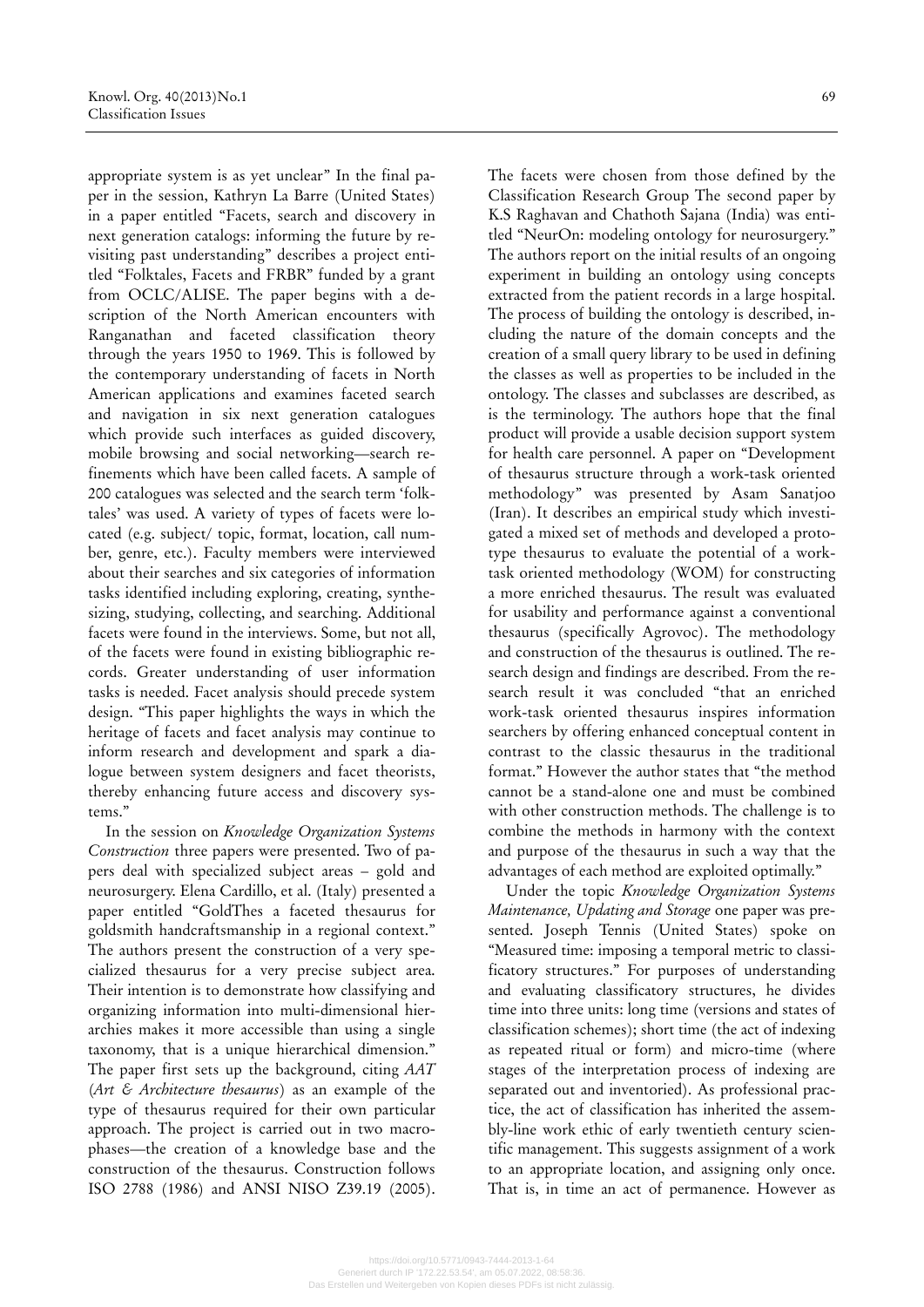time goes by new subjects appear and new documents are added, some of which fit or do not fit and require a new location. Thus the scheme has to be revised and permanence is called into question. Given the state of impermanence. "This paper takes as its purpose the identification and characterization of impermanence (temporal metric) of classmarks in schemes." Each of the units is discussed. The author concludes that "the assembly line approach is not art because it removes the authorial or artist's presence. Yet it is still a major component of the institutions of long term classification schemes."

Under the rubric of *Compatibility, Concordance, Interoperability between Indexing Languages* two papers were presented. Barbara Kwasnik and Mary Grace Flaherty (United States) discussed "Harmonizing professional and non-professional classifications for enhanced knowledge representation." They compared two separate but related classification schemes in the area of medical information in order to understand how they might be used together and support each other. Used in the experiment were *Medical Subject Headings (MESH)* and a "naïve" scheme used by the consumer health website WebMD.com. The term 'autism' was used to compare the strengths and weakness from the perspective of vocabulary, syntax, classificatory structure, context and warrant. The paper describes previous work, the method used and the results. In the conclusion, the authors recognize the many differences between the two and make some suggestions as to how they might be used to support each other, including, the use of *MESH* "to informally update and keep things current, harvesting current usage and concepts from the site and giving them temporary or 'pending' status to bridge the gap between the scientific and lay perspective." They have provided some first steps in developing some guidelines for mapping of disparate classification. A presentation by Jan-Helge Jacobs, Tina Mengel and Katrin Müller (Germany) addressed "Benefits of the CrissCross project for conceptual interoperability and retrieval." The paper discusses the goals, methods and benefits of the conceptual mapping approach of this particular project in which the topical headings of the German subject headings' authority file (SWD) are being mapped to notations from the *Dewey Decimal Classification*. The purpose of the project is to create crosswalks between the two systems to improve retrieval processes, at the same time ensuring the continuous use of already existing indexing data. The two systems are briefly described and the methodology set out. To date, three applications of the

system have been worked out: enhancing access to *DDC* class and *DDC*-indexed documents, structuring document sets, and conceptual exploration. These are described in the paper and examples given.

In the category *Theory of Classing and Indexing,*  two papers were given but only one was available at the time of printing. Carlos Alberto Corrêa and Nair Yumiko Kobashi (Brazil) described "A hybrid model of automatic indexing based on paraconsistent logic." Methods of automatic indexing are based on different theoretical assumptions. This paper aims to argue "the theoretical potential for the use of hybrid models of automatic indexing, specifically the "paraconsistent logic, a non-classical logic with capacity to handle situations that involve uncertainty, imprecision and vagueness." The type of system is described.

A number of authors made reference to special subject taxonomies in geography, pathology and practical medicine, and psychology, in their papers focused on other topics. One author focused specifically on *Taxonomies in Communications Engineering.* Michiko Tanaka (United States) presented a paper entitled "Domain analysis of computational science: fifty years of a scientific computing group." Bibliometric and historical methods were used to study the domain of the Scientific Computing Group at the Brookhaven National Laboratory over a period of fifty years from 1958 to 2007. The methodology and data analysis is described and statistics included. In his results the author noted "the growing emergence of interdisciplinarity" and "identified a strong and consistent mathematics and physics orientation" within the group.

Similarly, there were a number of presentations that briefly referred to knowledge organization systems from special subject areas (e.g. biology, agriculture and horticulture, food science and technology, sociology, social aid and social politics, and general economics) while their papers focused mainly on broader topics. Three papers focused specifically on *Special Knowledge Organization Systems in Literature*. Two were printed in the proceedings. Pauline Rafferty (Wales) described "Genre theory, knowledge organisation and fiction." The author is concerned with "the epistemological assumptions underpinning fiction categorisation, explores current genre theory and argues for an approach to the understanding of genre, and ultimately the description of genre, that is based on a cultural-materalist, historical world-view." There are sections on access to fiction in historical terms; also on genre theory and mapping generic history. Finally she proposes a fiction retrieval tool through a user-based website. Francisco-Javier Gracia-Marco (Spain), Joâo-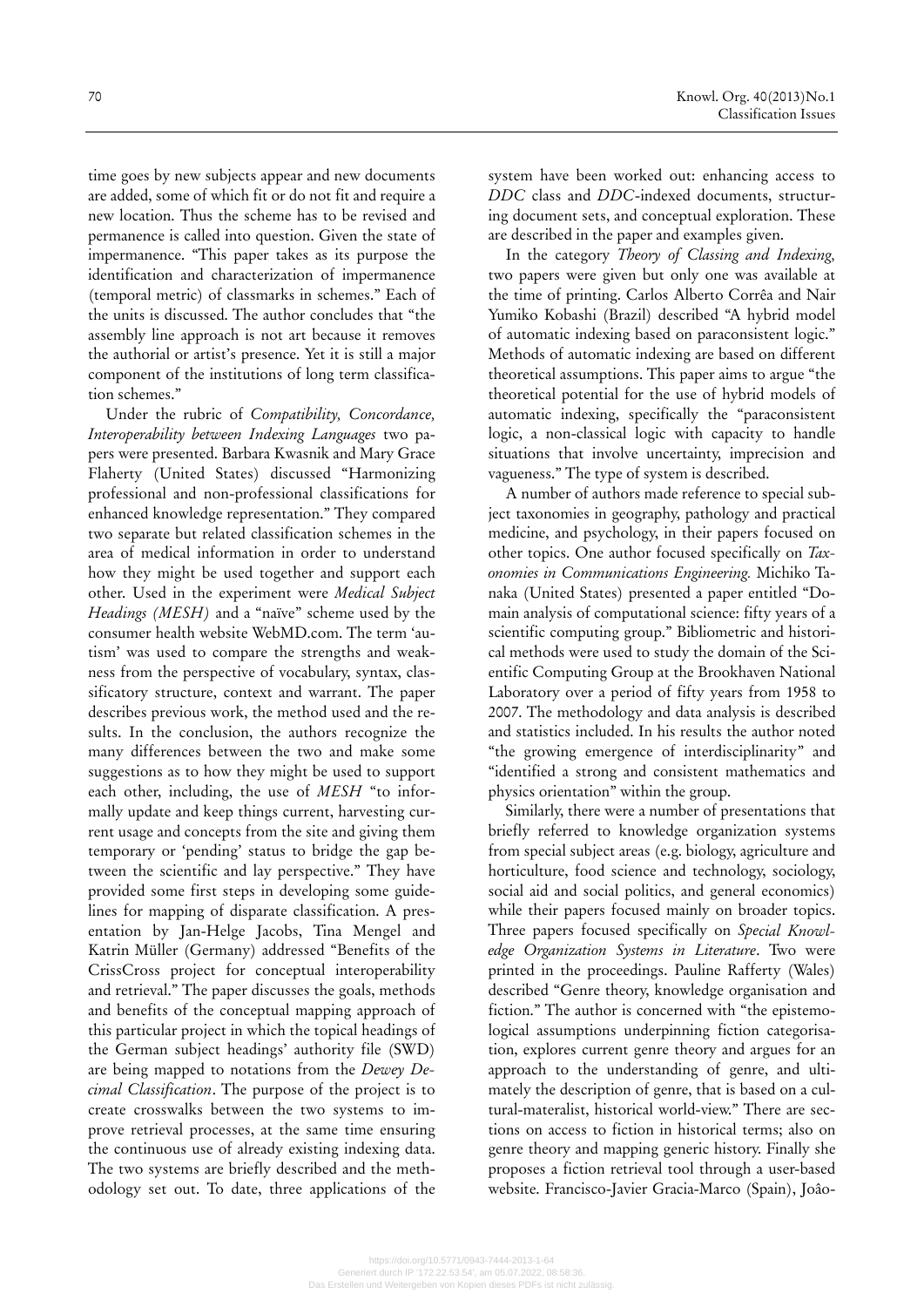Batista-Ernesto de Moraes (Brazil), et. al. described "Knowledge organization of fiction and narrative documents." They were dealing with the "challenge in the age of multimedia." The paper examines the key facets for knowledge organization in the field of fiction building on literature theory and faceted classification theory. The research focuses on the integration of two fields—library and information science and research from the researchers in literature theory. Subtopics addressed include the nature of narrative and fictional narrative, specificity in fiction and the theory of literature and subject indexing, fictional documents, levels of complexity and intertextuality and the problem of canonical order. A model is proposed, recognizing that there is no single classificatory approach to fiction. In their conclusion, the authors recognize that much work still needs to be done in clarifying the big levels of analysis proposed in the paper. Also there was one paper on *Special Knowledge Organization System in Cultural Sciences.* Carol Tilley and Kathryn La Barre (United States) proposed "New models from old tools: leveraging an understanding of information tasks and subject domain to support enhanced discovery and access to folktales." Their paper provides an introduction to an ongoing research project, the purpose of which is to provide users with a method of enhancing the effectiveness and efficiency in discovering and accessing folktales. In general, the research combines task analysis with facet analysis and plans are to develop an enhanced bibliographic record type. This paper describes the first phase of the project, specifically the information tasks to be used, the information seeking obstacles and the desired features of the project. It also includes some of the bibliographic, cultural, and intellectual facets derived from a sample of folktale resources. Finally, it proposes a model for enhanced bibliographic records. The methods and findings are described and the model is illustrated.

The very broad category entitled *General Problems of Natural Language, Derived Indexing, Tagging* was popular among participants. Five papers were given in this category. Marianne Lykke ((Denmark), Susan Price and Lois Delcambre (United States) explained "Using semantic components to represent and search domain-specific documents: an evaluation of indexing accuracy and consistency." The authors developed a semantic component model to supplement the existing representations of documents. Then they conducted a comparative indexing study using a national health portal to assess the feasibility of semantic component indexing. Findings suggest that accuracy and consistency might be higher for semantic component indexing (SC) than conventional indexing. Additional study is needed. Future analysis will evaluate the nature and number of indexing facets. Jungran Park, et al. (United States) described "Locally added homegrown metadata semantics: issues and implications. The authors used data from a nationwide study carried out by cataloguing and metadata professionals to assess the current state of metadata elements used in digital depositories. The homegrown elements included local notes and description, local personal and place names and local subjects, as well as administrative, technical and preservation data that had been added locally to records. The additions are seen as examples of perceived needs of local users. Currently there is a lack of a common data model of this kind of data used in records. The aim of the study was to examine records to find out the answers to three questions: What homegrown elements are added? What were the criteria for adding such data? How are local metadata practices documented and shared? An overview of previous studies is given; methodology used in the study is provided and conclusions drawn. The results indicated that "widespread use of homegrown metadata elements may present a potential challenge to the effective reuse and sharing of metadata in the networked environment." Further research is needed in which other research methods are used and more varied data sources would provide a fuller picture. Maria Aparecida Moura and Juliana Assis (Brazil) investigated "Social networks, indexing languages and organization of knowledge: a semiotic approach." They conducted a theoretical discussion on semiotic categories and their application in information organization. This was followed by an experiment on the performance of the Gemet and Eurovoc thesauri using the subject "sustainable development" and comparing with folksonomies and classification systems. The result was a proposal for a semiotic approach to design of indexing languages. In the fourth paper Pertti Vakkari (Finland) described "How specific thesauri and a general thesauri cover lay persons' vocabularies concerning health, nutrition and social services." The aim of the study was two-fold: 1) to compare the semantic structures in lay persons' questions addressed to an expert service in the areas of health, nutrition and social services; and 2) to determine to what extent lay persons' vocabularies are covered by a general thesaurus and a specific thesaurus in each of the three fields. Questions were for tests in each of the three areas. The results show that the overlap between general controlled vocabulary and a specific one was most ex-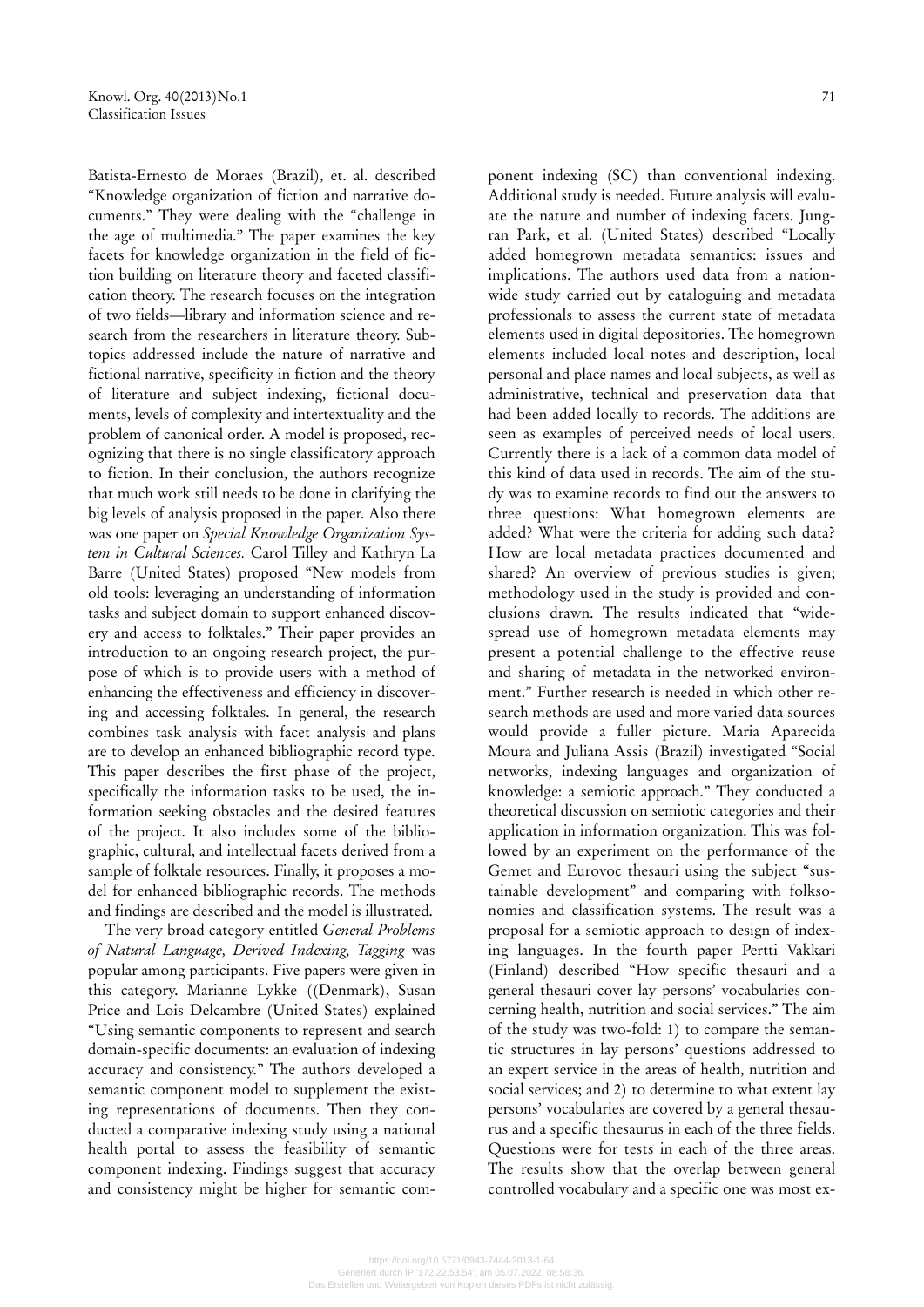tensive in health (32%) and least extensive in social services (9%). It seems that in all fields tested there are limited links between the general and specific vocabularies from the point of view of users. In the case of nutrition and social services, the match was low and the need for enrichment from the specific tool is very great. In the final paper in this section Isto Huvila (Sweden) researched "Aesthetic judgements in folksonomies as criteria for organising knowledge." Using Flickr photosharing service as an example the folksonomies were examined as a "potential source of collective judgements of a large group of people with a special focus on everyday life aesthetics." Visual analysis of clusters of photographs was carried out using a system of the tags.

One presentation fell in the category of *Automatic Language Processing.* Klaus Lepesky et al. (Germany) provided a paper on "Metadata improvement for image information retrieval." It discusses the goals and results of the research project Perseus-a. This project attempts to improve image retrieval by automatically connecting the images with text-based descriptions. The project uses the image collection of *Prometheus,* a distributed digital image archive for research and studies. In order to connect the works with related texts a matching process for images and texts had to be developed. Art historical terminological resources, classification data and an open source system for linguistic and statistical automatic indexing called lingo were used. It was concluded, that while the principle idea of the project was successfully demonstrated, there needs to be much more research on the underlying algorithms,

Under the category *Online Retrieval Systems and Technologies* seven papers were given. Six were available for printing. Margherita Sini, et al. (Italy) provided a paper on "Smart organization of agricultural knowledge: the example of the AGROVOC concept server and Agropedia." The authors noted the importance of the use of the computer in disseminating information in the food and agriculture field. This paper analyses projects developed by two such organizations, "aiming to make use of a concept-oriented approach, while describing agricultural topics." The two projects are described with respect to their innovative aspects, their benefits and the technology used. The authors conclude that "the work undergoing by FAO and other AOS partners for making better use of traditional thesauri is in line with the current strategies of making data more processable." Similarly, the Agropedia project opens the road to the representation of agricultural knowledge in the form of concept based maps. It is noted that there is still much to be done. For example "for the AGROVOC Concept Server investigations on the role of OWL2 and OWL rules should be carried out as well as the completion of the collaborative tool to maintain the data pool." Further work is planned. A discussion by Currado Di Benedetto, et al. (Italy) fcocused on a "Semantic approach to bioethics in the Ethicsweb project." Specifically, the authors describe "building a semantic architecture for a European documentation system." The purpose of the paper is to present the activities of the European project referred to as Ethicsweb. The project has four general objectives: 1) to facilitate access to information on ethics in science using an integrated infrastructure; 2) the development of sophisticated tools, technical and semantic, to establish the infrastructure; 3) the creation of a European Reference Center for Bioethics; and finally 4) the development of multilingual tools (thesauri and ontologies) for searching of documents in the bioethics field. The content of the paper focuses on the steps taken up to now. Maria Teresa Biagetti (Italy) discussed "Pertinence perspective and OPAC enhancement. A starting point for her paper is the ongoing "debate on OPAC enhancement and the necessity to design OPACS based on search engine features." The previous work done on OPAC enhancement is outlined; relevance/pertinence is defined; the semantic perspective addressed and an improved model using traditional semantic indexing strategies is proposed. Anna Nosek, et al. (Poland) reported on research on "Multidimensional analysis of the information structure of public libraries' websites in the Podlasie region (Poland)." It includes the results of quantitative surface research, covering the contents of library websites and a detailed analysis of three subjects: information about literature, borderline knowledge and formal website quality assessment. The introduction discusses the general nature of website use in small public libraries in Poland. The methodology and scope of the study is set out and quantitative research results are outlined. The results of the study were both revealing and disappointing. They indicated that these small libraries are most connected only within the area in which they exist. There is little connection between the main regional library and the county libraries. Some of the libraries do not have websites of their own and there are few links between library websites. Thus "an essential regional information network of libraries is practically non-existent." Many libraries see their websites as virtual bulletin boards giving practical information such the library's address, telephone number, hours, etc.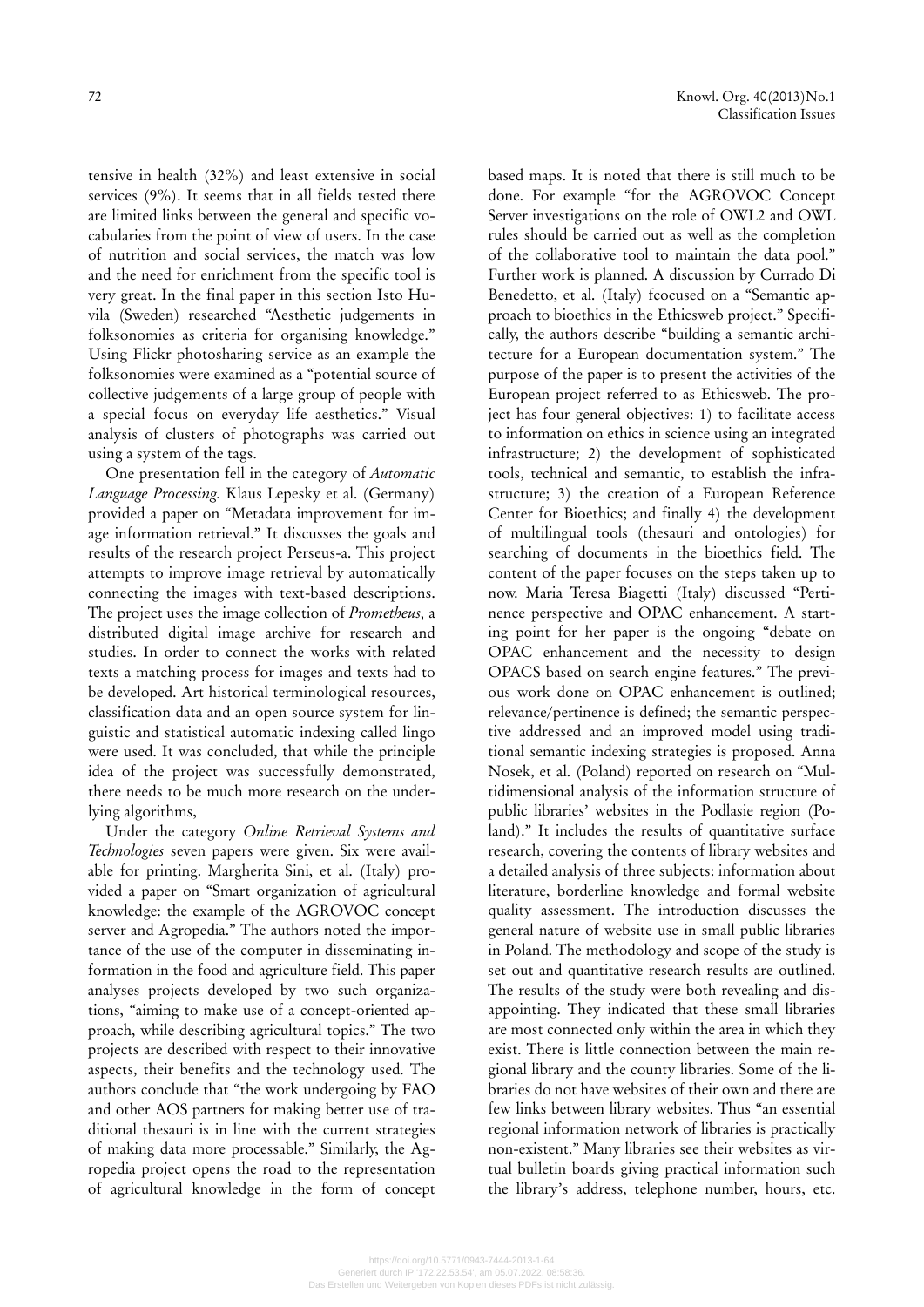The librarians often do not see the importance and benefits of websites as an information service. There is still a lot to be done in the development of a regional information service here. Elizabeth Milonas (United States) tackled "The use of facets in Web search engines." There were four web search engines in the study—two that utilized facets or facet terms, Exalead and Excite, respectively, and two search engines that do not use facets, namely, Google and AltaVista. The two faceted systems are described. Related research studies are identified and the methodology described. Participants were library and information science master's students (LIS) and PhD information studies students (IS) and the search terms were "social networks" and "lymphoma." The analysis looked at three characteristics—ease of the search process, search time, and confusion during the search process. The results provided three significant findings: 1) Facets make the search process easier, whether searching for familiar or unfamiliar topics; 2) when using facets it takes longer when searching familiar topics, than unfamiliar topics; and 3) when searching for familiar topics, facets do not cause confusion for the searcher. Findings 1 and 3 are supported by the literature. Finding 2 is not supported by the literature. Some discrepancies were found. For example, IS students did find that facets made the search process easier but were confused when searching the term "social networks." LIS students found that facets did make the search process easier and were not confused when searching the term "social networks." Marcia Lei Zeng et al. (United States) spoke on "Expressing classification schemes with OWL 2. In doing so they explored "issues and opportunities based on experiments using OWL 2 for three classification schemes." The schemes used were the *Dewey Decimal Classification,* the *Chinese Library Classification* and the Library of Congress *Classification.* The characteristics that OWL 2 and traditional classification have in common were identified. Most important were the issues in presenting various types of classes and their relationships were discussed and included the following: centered entries, synthesis in classification schemes, class-topic relationships, alternative class location, presentation of auxiliary tables, presentation of index entries, presentation order/sequence of sibling classes, the internal structure of notes and the presentation of notationbuilding rules. The authors continue to explore issues for evidence of possible use of OWL 2 to resolve some classification issues is emerging.

Under the category of *Problems of Terminology* was one paper by Boyan Alexiev (Bulgaria) and Nancy

Marksbury (United States) entitled "Terminology as organized knowledge.**"** It explores the possibilities of integration between knowledge organization and terminology based on analyzing and comparing the basic theoretical methodological premises of the two disciplines with the idea of identifying threads that could be used to apply an interdisciplinary approach to a knowledge-oriented terminology. The theoretical and methodological nature of each discipline is analyzed. The commonalities were sought in three ways; semantic similarity in terminology used; similarity in underpinnings and similarity in methodological approaches. In conclusion, the authors point out that in both KO and terminology there is a tendency to move forward to a domain specific approach. "A final conclusion can be drawn that combined KO and terminology research methods would lead to strengthening the collaborative links between specialists in the two fields bringing about the development and improvement of their theoretical, methodological and practical achievements."

In another single paper topic on *Subject-Oriented Terminology Work,* Peter Ohly discussed "Interrelations and dynamics in thematic networks: how to present bibliometric outcome?" In this presentation, network analyses of term and concept co-occurences are examined to demonstrate their potential in combining both in one map. Alternative possibilities are discussed, and examples are taken from German literature. Using as the example, elderly employees a thematic network analysis was demonstrated, shaping both concept specific words as well as broader concepts.

Under the general category *General Problems of Applied Classing and Indexing, Catalogues, Guidelines*  two papers were presented. Lynne Howarth (Canada) talked on the topic "Mapping the world of knowledge: cartograms and the diffusion of knowledge." One issue in providing access to knowledge is the use of non-verbal representations such as notations, symbols or icons, or rich visual displays, including topical map to facilitate access to information and warrant more attention. Here, Howarth uses Wordmapper as an example and "examines cartograms – a derivative of the data map which adds dimensionality to the geographic positioning of information." This is "one approach to representing and managing subject content and to tracking the diffusion of knowledge across place and time." The paper discusses applications of information visualization, mapping of data content and context, mapping the diffusion of knowledge and the use of cartograms to represent and manage subject content.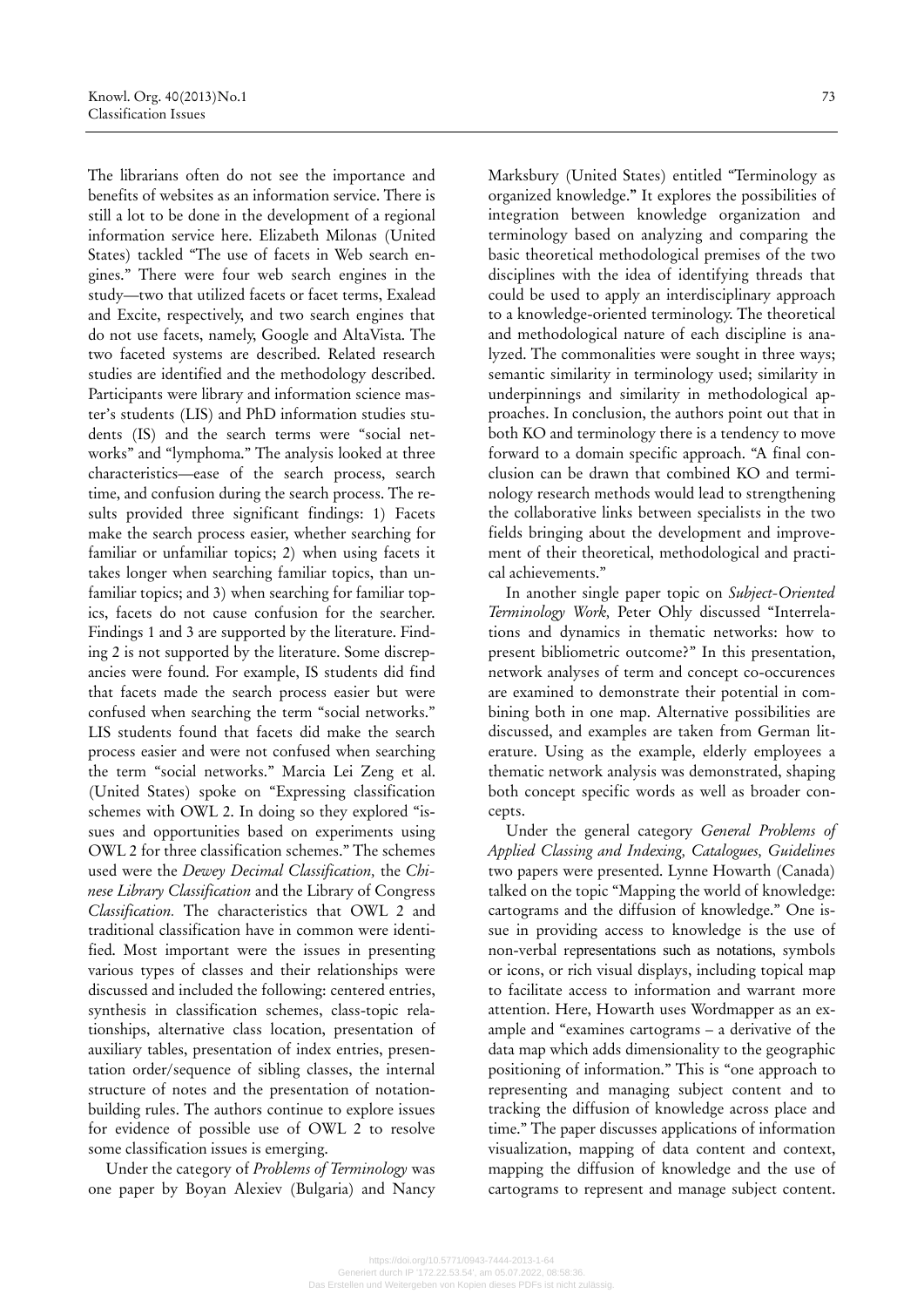"In this paper, cartograms – emerge as key and opportunistic players" in finding new ways of approaching

knowledge. In the second paper in this section Athena Salaba (United States) looked at "Use and users of subject authority data." Here, the author reports on the findings of two surveys of subject authority data and its use by information professionals in the semantic Web environment and in libraries and information agencies. An introduction is provided on authority data and its changing and expanded use outside dedicated information retrieval systems. The two surveys are described—one on use by semantic web professionals and the other on use by information professionals. In the conclusion, the author points out that there would be addition information provided beyond her paper in her presentation, including the implications of the findings and future directions for the research.

In a category on *Classing and Indexing of Non-Book Materials (Images, Archives, Museums)* four presentations were given. Edward Ismael Murguia (Brazil) discussed "Collecting and knowledge organization: a theoretical approach from the material culture studies. Thiago Henrique Bragato Barros and Joân Batista Ernesto de Moraes (Brazil) addressed the topic "From archives to archival science: elements for a discursive construction." They are studying known concepts of archival science. The problem addressed is the identification and analysis of the discourse produced by archival science methodology from its key functions—description, organization, classification (current and intermediate archives) and arrangement (permanent archives). Two manuals were analyzed – the *Manual of Dutch Archivists* and Hillary Jenkinson's *A manual of administration including the problems of war archives and archive making.* The method used was discourse analysis. In their conclusion the authors state that "both manuals are fundamental to the construction of archival science as a discipline … However, though they seek a theoretical approach, as all discourses and productions, their concepts and their approaches are dated by their historical and social space." In the third paper in this category Natalia Bolfarini Tognoli and José Augosto Chaves Guimarâes (Brazil) addressed the topic "Postmodern archival science and contemporary diplomatics" in a search for "new approaches for archival knowledge organization." New information technologies and new forms of document production have lead archivists to rethink the role of archival science in the socalled information age. The authors have chosen to examine two trends with different approaches that have emerged in North America and Europe. These are 1) the reformulation of the basic concepts and the functional analysis method focusing on the process and context of document creation, and 2) incorporation of all the theoretical and methodological models of classic diplomatics. The purpose of this study is "to elucidate the connection points and distinct features between the two trends concerning the organization of archival knowledge." Each method is described in detail. In conclusion, both approaches have important insights to offer in understanding the record and both should be used as interrelated tools. The final paper in category by Hemalata Iyer and Abebe Rorissa (United States) is entitled "Representative images for browsing large image collections: a cognitive perspective." This paper addressed the issue of choice of representative images within categories. A study of the free sorting of 50 images by 75 par-

ticipants was conducted, in which they sorted the images into categories and selected a representative for the category. They also indicated the prominent feature of the image in the selected image. The authors also found reasonable agreement in the choice of representative images and the identification of prominent features.

In the final major category of these proceedings, *Personas and Institutions in Knowledge organization, Cultural Warrant,* there were three papers. Gloria Origgi and Judith Simon (France) wrote "On the epistemic value of reputation: the place of ratings and reputational tools in knowledge organization." The authors explored epistemological revelance and value of reputation, understood as evaluative social information. They introduced a model of rational concensus and followed with an analysis of different reputational tools on the Web. The nature of the situation is described and caution given of the dangers of using social information for epistemic purposes. In conclusion, it is stated that "a purely epistemologtical or cognitive analysis of using reputation for epistemic purposes will not suffice for KO." Nevertheless, reputational tools open up new possibilities for KO." Suellen Oliveria Milani and José Augusto Chaves Guimarâes (Brazil) examined "Bias in the indexing languages: theoretical approaches about feminine issues." They take as starting point the fact that the process of knowledge representation as well as its procedures or tools and its products are not neutral in value. Instead they imply moral values. In this context, they address the problems of bias in classification and thesauri. Starting from the reflections of earlier writers they propose a preliminary categorization aimed at facilitat-